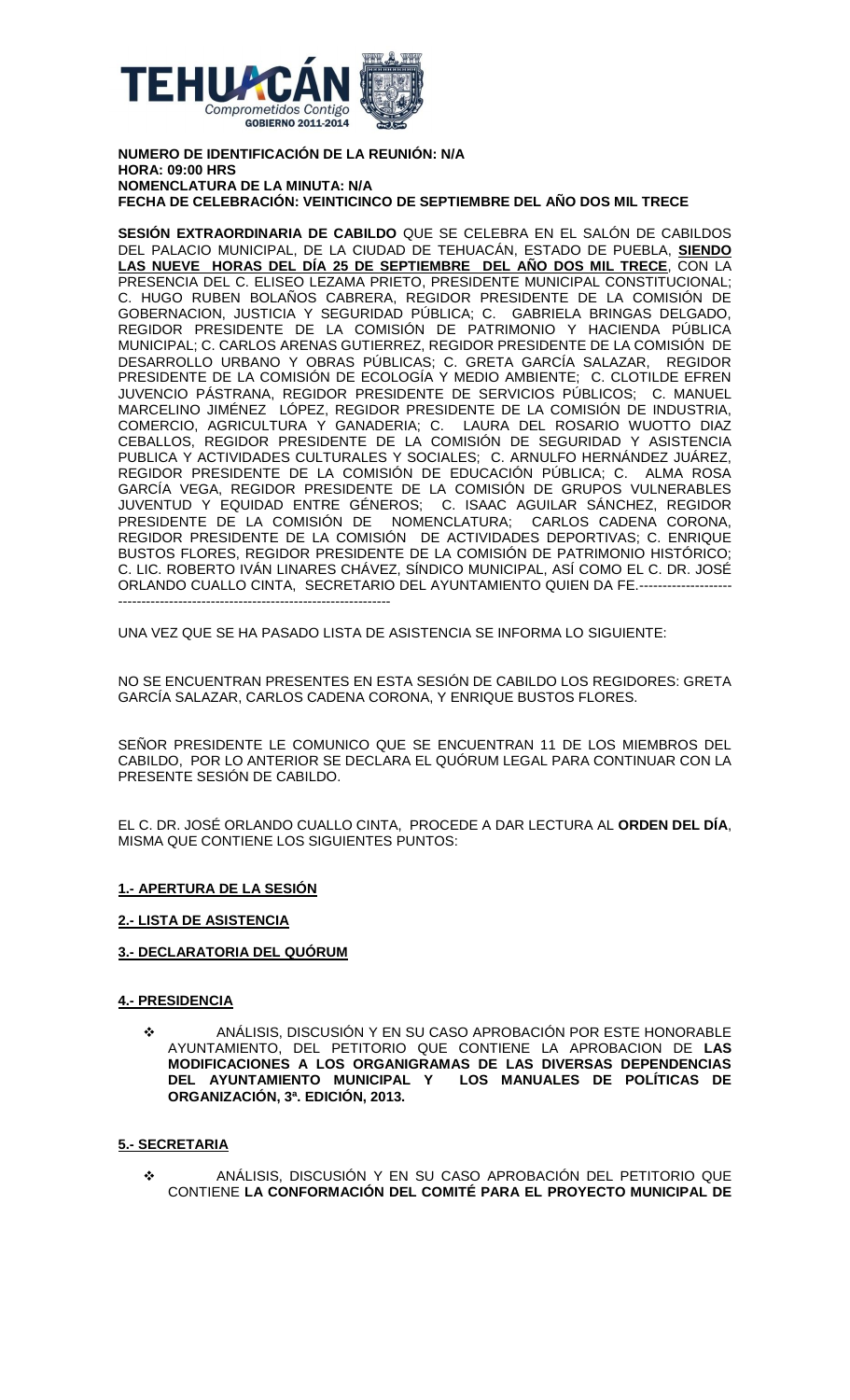**EFICIENCIA ENERGÉTICA EN ALUMBRADO PÚBLICO DE TEHUACAN; PUEBLA,** PROYECTO QUE ATIENDE UNO DE LOS COMPROMISOS INSCRITOS EN EL PROGRAMA NACIONAL PARA EL APROVECHAMIENTO SUSTENTABLE DE LA ENERGÍA.

### **CLAUSURA.**

**PRESIDENCIA.-** ANÁLISIS, DISCUSIÓN Y EN SU CASO APROBACIÓN POR ESTE HONORABLE AYUNTAMIENTO, DEL PETITORIO QUE CONTIENE LA APROBACION DE **LAS MODIFICACIONES A LOS ORGANIGRAMAS DE LAS DIVERSAS DEPENDENCIAS DEL AYUNTAMIENTO MUNICIPAL Y LOS MANUALES DE POLÍTICAS DE ORGANIZACIÓN, 3ª. EDICIÓN, 2013.**

SEÑOR PRESIDENTE TIENE USTED EL USO DE LA PALABRA.

EL C. ELISEO LEZAMA PRIETO, PROCEDE A DAR LECTURA AL PETITORIO CORRESPONDIENTE, MISMO QUE A LA LETRA DICE:

### **"… HONORABLE CABILDO:**

EL QUE SUSCRIBE ELISEO LEZAMA PRIETO, PRESIDENTE MUNICIPAL DEL H. AYUNTAMIENTO DE TEHUACAN, PUEBLA; SOMETE A APROBACION DE ESTE HONORABLE CUERPO COLEGIADO EL SIGUIENTE PETITORIO, POR MEDIO DEL CUAL SOLICITO SE **APRUEBEN LAS MODIFICACIONES DE LOS ORGANIGRAMAS DE LAS DIVERSAS DEPENDENCIAS DEL AYUNTAMIENTO MUNICIPAL Y LOS MANUALES DE POLÍTICAS DE ORGANIZACIÓN, 3ª. EDICIÓN, 2013, QUE MAS ADELANTE SE DETALLAN, LO ANTERIOR CON BASE A LOS SIGUIENTES:**

# C O N S I D E R A N D O S

- I. QUE POR DISPOSICIÓN CONSTITUCIONAL, LAS ATRIBUCIONES DEL ÓRGANO DE FISCALIZACIÓN SUPERIOR DEL ESTADO (OFS), DEBEN CONTRIBUIR A LA PREVENCIÓN, CERTEZA Y TRANSPARENCIA EN LA FISCALIZACIÓN SUPERIOR; SIENDO UNA DE ELLAS LA CONSISTENTE EN: "EMITIR Y DIFUNDIR NORMAS, PROCEDIMIENTOS, MÉTODOS Y SISTEMAS CONTABLES Y DE AUDITORIA PARA LA REVISION DE LAS CUENTAS PÚBLICAS, QUE DEBERÁN APLICAR LOS SUJETOS DE REVISIÓN".
- II. QUE EL ARTÍCULO 113, SEGUNDO PÁRRAFO DE LA CONSTITUCIÓN POLÍTICA DEL ESTADO LIBRE Y SOBERANO DE PUEBLA, MANIFIESTA QUE EL ÓRGANO DE FISCALIZACIÓN SUPERIOR, ESTABLECERA Y DIFUNDIRÁ LAS NORMAS, PROCEDIMIENTOS, MÉTODOS Y SISTEMAS CONTABLES Y DE AUDITORÍA PARA LA REVISIÓN DE LAS CUENTAS PÚBLICAS, ASÍ COMO FORMULAR RECOMENDACIONES, QUE SOBRE EL PARTICULAR PROCEDAN, A LOS SUJETOS DE REVISIÓN.
- III. QUE LOS ARTÍCULOS 3, 8 FRACCIÓN V Y 14 FRACCIÓN V DE LA LEY DEL ÓRGANO DE FISCALIZACIÓN SUPERIOR DEL ESTADO, ESTABLECEN QUE EL ÓRGANO DE FISCALIZACIÓN SUPERIOR DEL ESTADO ES LA UNIDAD DE FISCALIZACIÓN, CONTROL Y EVALUACIÓN, DEPENDIENTE DEL CONGRESO DEL ESTADO, QUE CUENTA CON AUTONOMÍA TÉCNICA Y DE GESTIÓN, ENCARGADA DE REVISAR, SIN EXCEPCIÓN, LA CUSTODIA Y LA APLICACIÓN DE FONDOS Y RECURSOS DE LOS AYUNTAMIENTOS Y TIENE COMO ATRIBUCIÓN, EL CREAR Y DIFUNDIR LAS NORMAS, PROCEDIMIENTOS, MÉTODOS Y SISTEMAS CONTABLES Y DE AUDITORÍA PARA LA REVISIÓN Y FISCALIZACIÓN DE LAS CUENTAS PÚBLICAS, QUE DEBERÁN APLICAR LOS SUJETOS DE REVISIÓN EN TÉRMINOS DE LA CONSTITUCIÓN POLÍTICA DEL ESTADO LIBRE Y SOBERANO DE PUEBLA, LA LEY DEL ÓRGANO DE FISCALIZACIÓN SUPERIOR DEL ESTADO, SU REGLAMENTO Y DEMÁS DISPOSICIONES LEGALES APLICABLES, MISMAS QUE SE TRASLADAN A LOS ARTÍCULOS 2, 5 FRACCIÓN X INCISO B) Y 6 DEL REGLAMENTO INTERIOR DEL MISMO, POR LO QUE SE EMITE LA GUÍA PARA ELABORAR EL PRESUPUESTO DE INGRESOS Y EGRESOS ASÍ EL PROGRAMA OPERATIVO ANUAL MUNICIPAL ADMINISTRACIÓN 2011-2014.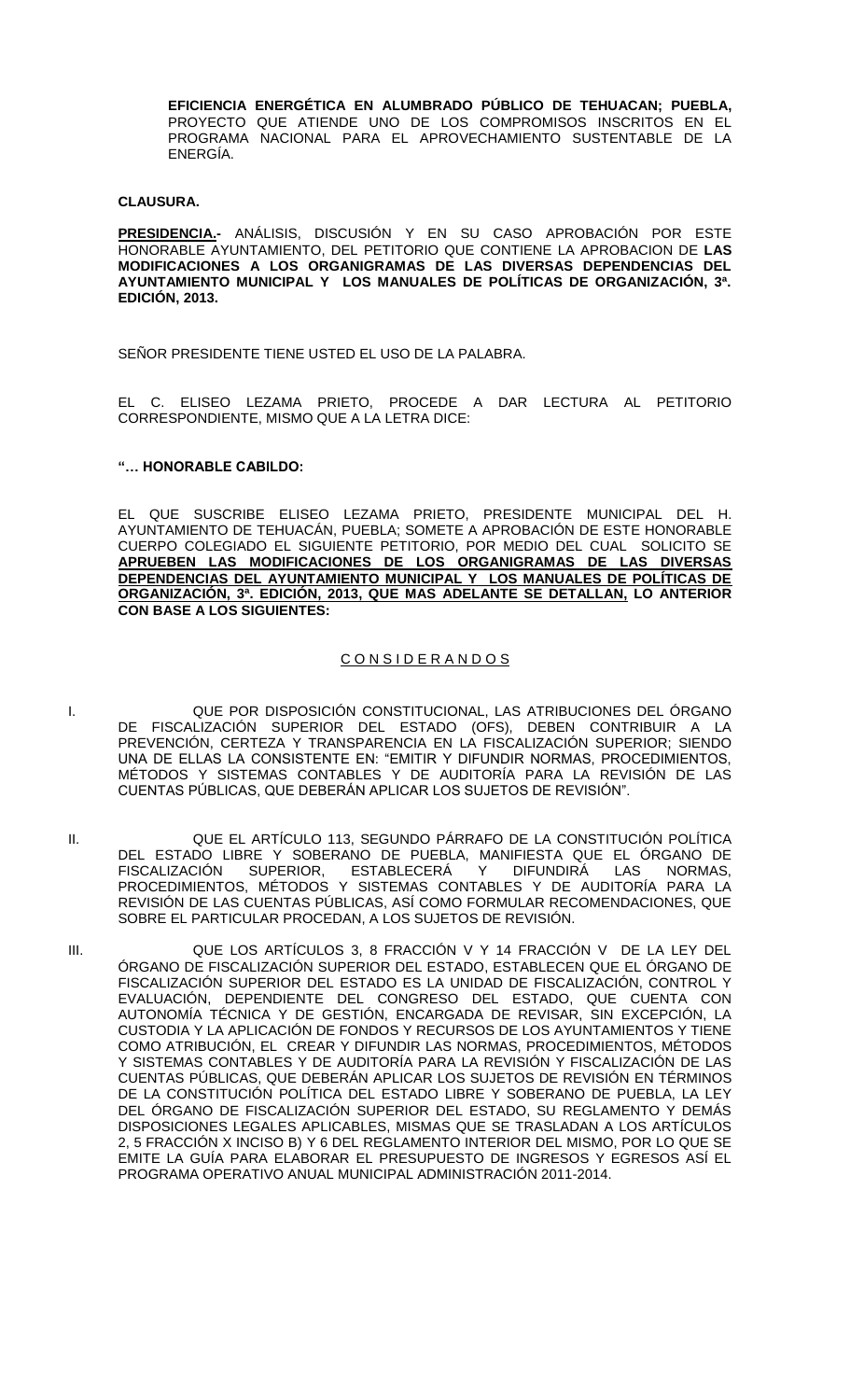IV. QUE EN CUMPLIMIENTO A LO ANTERIOR, LA DIRECCIÓN DE PLANEACIÓN Y PROYECTOS, MEDIANTE MEMORÁNDUM NO. 473/2013 DE FECHA 13 DE SEPTIEMBRE, PRESENTA A ESTE HONORABLE CABILDO A TRAVÉS DE LA SECRETARIA DEL AYUNTAMIENTO LAS **MODIFICACIONES DE 33 ORGANIGRAMAS** CORRESPONDIENTES A LAS SIGUIENTES ÁREAS DE LA ADMINISTRACIÓN PÚBLICA MUNICIPAL: ARCHIVO GENERAL, CERESO, COORDINACIÓN DE ALUMBRADO PÚBLICO, COORDINACIÓN DE AUDITORÍA FINANCIERA Y OPERACIONAL, COORDINACIÓN DE CONTROL CANINO, COORDINACIÓN OPERATIVA DE SERVICIOS PÚBLICOS MUNICIPALES, COORDINACIÓN DE PARQUES Y JARDINES, COORDINACIÓN DE SUPERVISIÓN DE CONCURSO Y OBRA, COORDINACIÓN DE DIGITALIZACIÓN, COORDINACIÓN DE NORMATIVIDAD JURÍDICA, DIRECCIÓN DE COMUNICACIÓN SOCIAL, DIRECCIÓN DE CULTURA Y RELACIONES PÚBLICAS, DIRECCIÓN DE DESARROLLO HUMANO Y SOCIAL, DIRECCIÓN DE DESARROLLO URBANO, DIRECCIÓN DE ECOLOGÍA, DIRECCIÓN DE EDUCACIÓN, DIRECCIÓN DE FOMENTO DEPORTIVO, DIRECCIÓN DE MANTENIMIENTO DE EDIFICIOS, DIRECCIÓN DE TRÁNSITO MUNICIPAL ÁREA ADMINISTRATIVA, DIRECCIÓN DE TRÁNSITO MUNICIPAL ÁREA DE PERITOS, DIRECCIÓN DE TRÁNSITO MUNICIPAL ÁREA DE PLACAS, DIRECCIÓN DE TRÁNSITO MUNICIPAL ÁREA OPERATIVA, DIRECCIÓN DE TRÁNSITO MUNICIPAL, INSTITUTO MUNICIPAL DE LA JUVENTUD, INSTITUTO MUNICIPAL DE LA MUJER, OFICINA DE ENLACE DE SRE, PANTEÓN MUNICIPAL, RASTRO MUNICIPAL, REGISTRO CIVIL, SECRETARIA DE SERVICIOS PÚBLICOS MUNICIPALES, SECRETARIA DEL AYUNTAMIENTO, SINDICATURA Y DE LA SUBDIRECCIÓN DE PROTECCIÓN CIVIL Y BOMBEROS**.** ASI COMO DE **LOS MANUALES DE POLÍTICAS DE ORGANIZACIÓN, 3ª. EDICIÓN 2013,** DE LAS SIGUIENTES ÁREAS: ACADEMIA DE POLICÍA, ALUMBRADO PÚBLICO, ARCHIVO GENERAL, CERESO, COMUNICACIÓN SOCIAL, CONTROL CANINO, COORDINACIÓN DE AUDITORÍA FINANCIERA, COORDINACIÓN DE DIGITALIZACIÓN, COORDINACIÓN DE NORMATIVIDAD JURÍDICA, COORDINACIÓN DE OBRAS, COORDINACIÓN OPERATIVA, DESARROLLO URBANO, DIRECCIÓN DE DESARROLLO HUMANO Y SOCIAL, DIRECCIÓN DE ECOLOGÍA, DIRECCIÓN DE MANTENIMIENTO DE EDIFICIOS, DIRECCIÓN DE SEGURIDAD PÚBLICA, DIRECCIÓN DE TRANSITO MUNICIPAL, INSTITUTO MUNICIPAL DE LA JUVENTUD, PANTEÓN MUNICIPAL, PARQUES Y JARDINES, RASTRO MUNICIPAL, REGISTRO CIVIL, RELACIONES EXTERIORES, SECRETARIA DE SERVICIOS PÚBLICOS MUNICIPALES, SECRETARIA DEL AYUNTAMIENTO, SINDICATURA Y DE LA SUBDIRECCIÓN DE PROTECCIÓN CIVIL Y BOMBEROS.

LO ANTERIORCON LA FINALIDAD DE DAR CUMPLIMIENTO CON LO ESTABLECIDO POR LA LEY Y ATENDIENDO A LAS INSTRUCCIONES GIRADAS POR LA CONTRALORÍA MUNICIPAL.

LOS CITADOS ORGANIGRAMAS Y MANUALES DE POLÍTICAS DE ORGANIZACIÓN SE CONTIENEN EN ARCHIVO ELECTRONICO EN FORMATO CD, EL CUAL PASA A FORMAR PARTE INTEGRAL DEL PRESENTE PETITORIO, PARA LOS EFECTOS LEGALES A QUE HAYA LUGAR.

POR LO ANTERIORMENTE EXPUESTO Y FUNDADO, SE PONE A CONSIDERACIÓN DE ESTE CUERPO COLEGIADO EL SIGUIENTE:

# **P E T I T O R I O**

**ÚNICO.-** SE APRUEBEN LAS MODIFICACIONES DE LOS ORGANIGRAMAS DE LAS SIGUIENTES ÁREAS DE LA ADMINISTRACIÓN PÚBLICA MUNICIPAL: ARCHIVO GENERAL, CERESO, COORDINACIÓN DE ALUMBRADO PÚBLICO, COORDINACIÓN DE AUDITORÍA FINANCIERA Y OPERACIONAL, COORDINACIÓN DE CONTROL CANINO, COORDINACIÓN OPERATIVA DE SERVICIOS PÚBLICOS MUNICIPALES, COORDINACIÓN DE PARQUES Y JARDINES, COORDINACIÓN DE SUPERVISIÓN DE CONCURSO Y OBRA, COORDINACIÓN DE DIGITALIZACIÓN, COORDINACIÓN DE NORMATIVIDAD JURÍDICA, DIRECCIÓN DE COMUNICACIÓN SOCIAL, DIRECCIÓN DE CULTURA Y RELACIONES PÚBLICAS, DIRECCIÓN DE DESARROLLO HUMANO Y SOCIAL, DIRECCIÓN DE DESARROLLO URBANO, DIRECCIÓN DE ECOLOGÍA, DIRECCIÓN DE EDUCACIÓN, DIRECCIÓN DE FOMENTO DEPORTIVO, DIRECCIÓN DE MANTENIMIENTO DE EDIFICIOS, DIRECCIÓN DE TRÁNSITO MUNICIPAL ÁREA ADMINISTRATIVA, DIRECCIÓN DE TRÁNSITO MUNICIPAL ÁREA DE PERITOS, DIRECCIÓN DE TRÁNSITO MUNICIPAL ÁREA DE PLACAS, DIRECCIÓN DE TRÁNSITO MUNICIPAL ÁREA OPERATIVA, DIRECCIÓN DE TRÁNSITO MUNICIPAL, INSTITUTO MUNICIPAL DE LA JUVENTUD, INSTITUTO MUNICIPAL DE LA MUJER, OFICINA DE ENLACE DE SRE, PANTEÓN MUNICIPAL, RASTRO MUNICIPAL, REGISTRO CIVIL, SECRETARIA DE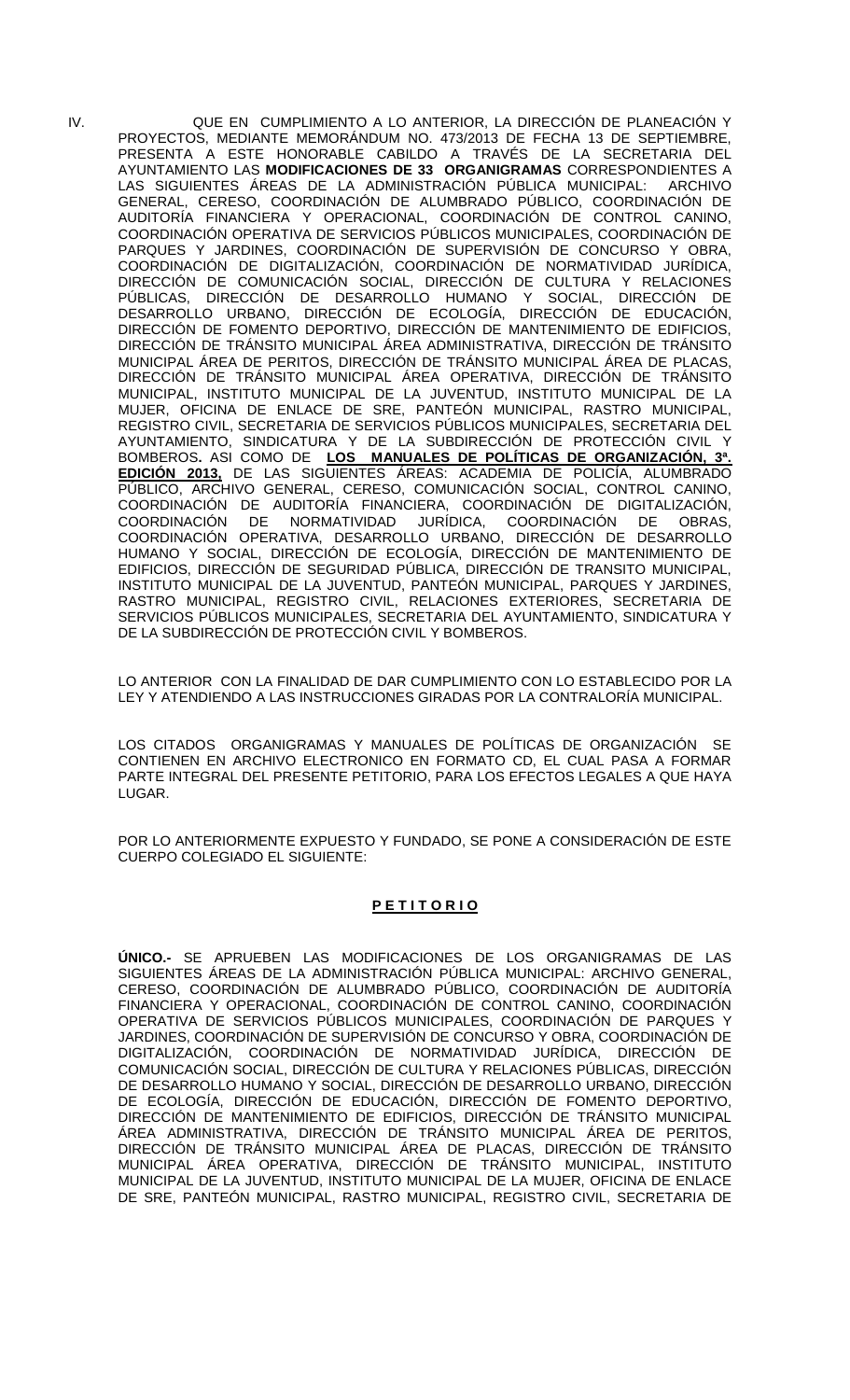SERVICIOS PÚBLICOS MUNICIPALES, SECRETARIA DEL AYUNTAMIENTO, SINDICATURA Y DE LA SUBDIRECCIÓN DE PROTECCIÓN CIVIL Y BOMBEROS. **ASI COMO LOS MANUALES DE POLÍTICAS DE ORGANIZACIÓN, 3ª. EDICIÓN 2013, DE LAS SIGUIENTES ÁREAS**: ACADEMIA DE POLICÍA, ALUMBRADO PÚBLICO, ARCHIVO GENERAL, CERESO, COMUNICACIÓN SOCIAL, CONTROL CANINO, COORDINACIÓN DE AUDITORÍA FINANCIERA, COORDINACIÓN DE DIGITALIZACIÓN, COORDINACIÓN DE NORMATIVIDAD JURÍDICA, COORDINACIÓN DE OBRAS, COORDINACIÓN OPERATIVA, DESARROLLO URBANO, DIRECCIÓN DE DESARROLLO HUMANO Y SOCIAL, DIRECCIÓN DE ECOLOGÍA, DIRECCIÓN DE MANTENIMIENTO DE EDIFICIOS, DIRECCIÓN DE SEGURIDAD PÚBLICA, DIRECCIÓN DE TRÁNSITO MUNICIPAL, INSTITUTO MUNICIPAL DE LA JUVENTUD, PANTEÓN MUNICIPAL, PARQUES Y JARDINES, RASTRO MUNICIPAL, REGISTRO CIVIL, RELACIONES EXTERIORES, SECRETARIA DE SERVICIOS PÚBLICOS MUNICIPALES, SECRETARIA DEL AYUNTAMIENTO, SINDICATURA Y DE LA SUBDIRECCIÓN DE PROTECCIÓN CIVIL Y BOMBEROS.- **ATENTAMENTE.- "SUFRAGIO EFECTIVO. NO REELECCION".- TEHUACAN, PUEBLA A 24 DE SEPTIEMBRE DEL 2013.- PRESIDENTE MUNICIPAL CONSTITUCIONAL.- C. ELISEO LEZAMA PRIETO.- FIRMA ILEGIBLE".**

SEÑOR PRESIDENTE MUNICIPAL, REGIDORES Y SINDICO MUNICIPAL, EN VOTACIÓN SE LES CONSULTA SI SE APRUEBA LA PROPUESTA PRESENTADA EN CUESTIÓN, LOS QUE ESTÉN POR LA AFIRMATIVA SÍRVANSE MANIFESTARLO LEVANTANDO LA MANO.

HABIÉNDOSE ANALIZADO AMPLIAMENTE EL CONTENIDO DEL PETITORIO DE REFERENCIA, POR MAYORÍA CON 11 VOTOS A FAVOR, POR PARTE DE LOS INTEGRANTES DEL HONORABLE CABILDO, SE DETERMINA EL SIGUIENTE:

## **A C U E R D O**

**ÚNICO.-** SE APRUEBAN LAS MODIFICACIONES DE LOS ORGANIGRAMAS DE LAS SIGUIENTES ÁREAS DE LA ADMINISTRACIÓN PÚBLICA MUNICIPAL: ARCHIVO GENERAL, CERESO, COORDINACIÓN DE ALUMBRADO PÚBLICO, COORDINACIÓN DE AUDITORÍA FINANCIERA Y OPERACIONAL, COORDINACIÓN DE CONTROL CANINO, COORDINACIÓN OPERATIVA DE SERVICIOS PÚBLICOS MUNICIPALES, COORDINACIÓN DE PARQUES Y JARDINES, COORDINACIÓN DE SUPERVISIÓN DE CONCURSO Y OBRA, COORDINACIÓN DE DIGITALIZACIÓN, COORDINACIÓN DE NORMATIVIDAD JURÍDICA, DIRECCIÓN DE COMUNICACIÓN SOCIAL, DIRECCIÓN DE CULTURA Y RELACIONES PÚBLICAS, DIRECCIÓN DE DESARROLLO HUMANO Y SOCIAL, DIRECCIÓN DE DESARROLLO URBANO, DIRECCIÓN DE ECOLOGÍA, DIRECCIÓN DE EDUCACIÓN, DIRECCIÓN DE FOMENTO DEPORTIVO, DIRECCIÓN DE MANTENIMIENTO DE EDIFICIOS, DIRECCIÓN DE TRÁNSITO MUNICIPAL ÁREA ADMINISTRATIVA, DIRECCIÓN DE TRÁNSITO MUNICIPAL ÁREA DE PERITOS, DIRECCIÓN DE TRÁNSITO MUNICIPAL ÁREA DE PLACAS, DIRECCIÓN DE TRÁNSITO MUNICIPAL ÁREA OPERATIVA, DIRECCIÓN DE TRÁNSITO MUNICIPAL, INSTITUTO MUNICIPAL DE LA JUVENTUD, INSTITUTO MUNICIPAL DE LA MUJER, OFICINA DE ENLACE DE SRE, PANTEÓN MUNICIPAL, RASTRO MUNICIPAL, REGISTRO CIVIL, SECRETARIA DE SERVICIOS PÚBLICOS MUNICIPALES, SECRETARIA DEL AYUNTAMIENTO, SINDICATURA Y DE LA SUBDIRECCIÓN DE PROTECCIÓN CIVIL Y BOMBEROS. **ASI COMO LOS MANUALES DE POLÍTICAS DE ORGANIZACIÓN, 3ª. EDICIÓN 2013, DE LAS SIGUIENTES ÁREAS**: ACADEMIA DE POLICÍA, ALUMBRADO PÚBLICO, ARCHIVO GENERAL, CERESO, COMUNICACIÓN SOCIAL, CONTROL CANINO, COORDINACIÓN DE AUDITORÍA FINANCIERA, COORDINACIÓN DE DIGITALIZACIÓN, COORDINACIÓN DE NORMATIVIDAD JURÍDICA, COORDINACIÓN DE OBRAS, COORDINACIÓN OPERATIVA, DESARROLLO URBANO, DIRECCIÓN DE DESARROLLO HUMANO Y SOCIAL, DIRECCIÓN DE ECOLOGÍA, DIRECCIÓN DE MANTENIMIENTO DE EDIFICIOS, DIRECCIÓN DE SEGURIDAD PÚBLICA, DIRECCIÓN DE TRÁNSITO MUNICIPAL, INSTITUTO MUNICIPAL DE LA JUVENTUD, PANTEÓN MUNICIPAL, PARQUES Y JARDINES, RASTRO MUNICIPAL, REGISTRO CIVIL, RELACIONES EXTERIORES, SECRETARIA DE SERVICIOS PÚBLICOS MUNICIPALES, SECRETARIA DEL AYUNTAMIENTO, SINDICATURA Y DE LA SUBDIRECCIÓN DE PROTECCIÓN CIVIL Y BOMBEROS.

LO ANTERIOR CON FUNDAMENTO EN LOS DISPOSITIVOS LEGALES INVOCADOS EN EL PETITORIO DE REFERENCIA.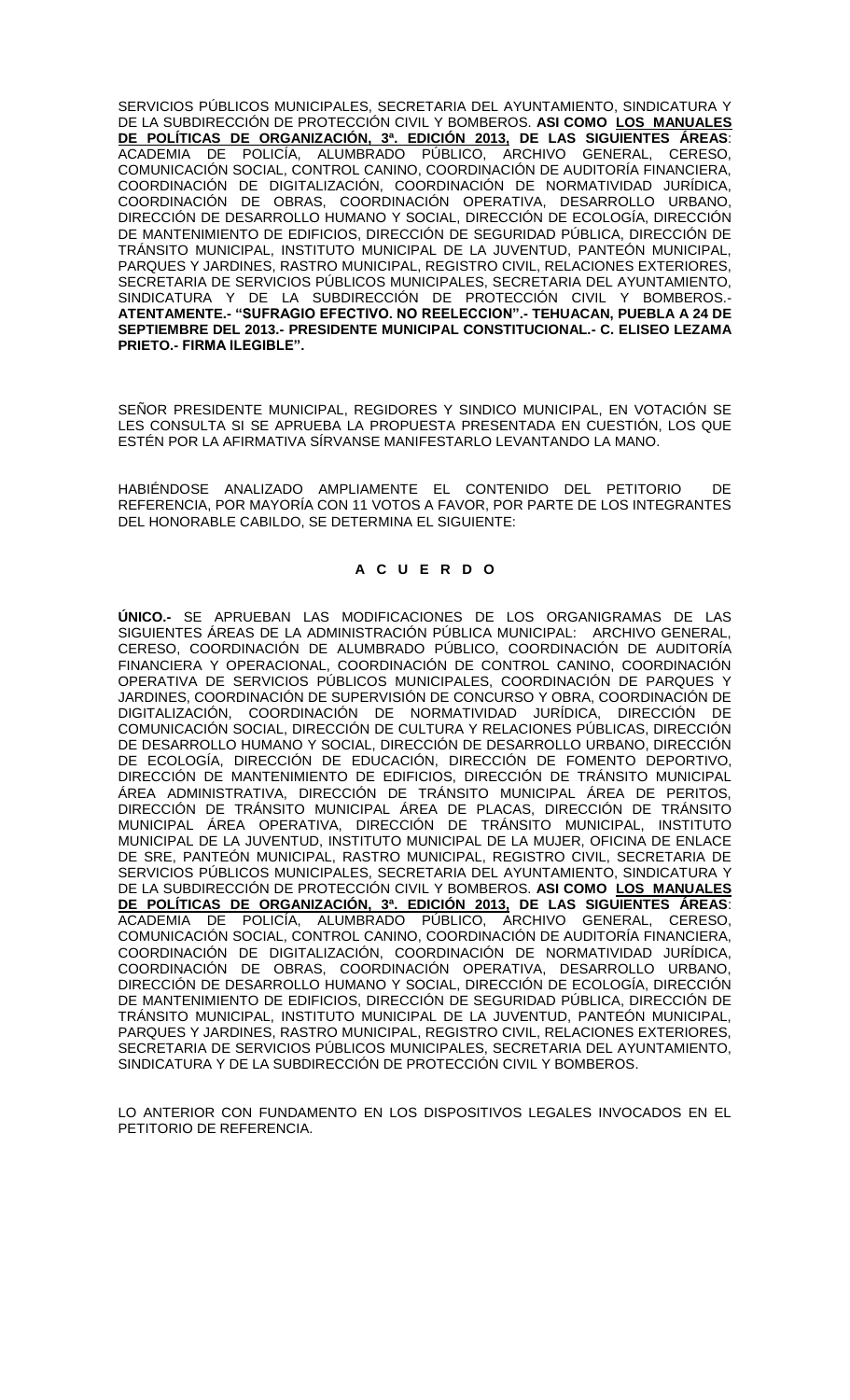**PRESIDENCIA.-** ANÁLISIS, DISCUSIÓN Y EN SU CASO APROBACIÓN DEL PETITORIO QUE CONTIENE **LA CONFORMACIÓN DEL COMITÉ PARA EL PROYECTO MUNICIPAL DE EFICIENCIA ENERGÉTICA EN ALUMBRADO PÚBLICO DE TEHUACAN; PUEBLA,** PROYECTO QUE ATIENDE UNO DE LOS COMPROMISOS INSCRITOS EN EL PROGRAMA NACIONAL PARA EL APROVECHAMIENTO SUSTENTABLE DE LA ENERGÍA.

SEÑOR PRESIDENTE TIENE USTED EL USO DE LA PALABRA.

EL C. ELISEO LEZAMA PRIETO, PROCEDE A DAR LECTURA AL PETITORIO CORRESPONDIENTE, MISMO QUE A LA LETRA DICE:

### **"… HONORABLE CABILDO:**

EL SUSCRITO **ELISEO LEZAMA PRIETO**, EN MI CARÁCTER DE PRESIDENTE MUNICIPAL CONSTITUCIONAL DEL HONORABLE AYUNTAMIENTO DE TEHUACÁN, PUEBLA, CON FUNDAMENTO EN LO ESTABLECIDO POR EL ARTÍCULO 115 DE LA CONSTITUCIÓN POLÍTICA DE LOS ESTADOS UNIDOS MEXICANOS; 76 PÁRRAFO SEGUNDO, 77, 78 FRACCIONES XVIII DE LA LEY ORGÁNICA MUNICIPAL, 91 FRACCION XVIII SOMETO A ESTE CUERPO COLEGIADO PARA SU ANÁLISIS, DISCUSIÓN Y EN SU CASO APROBACIÓN DEL PETITORIO QUE CONTIENE **LA CONFORMACIÓN DEL COMITÉ PARA EL PROYECTO MUNICIPAL DE EFICIENCIA ENERGÉTICA EN ALUMBRADO PÚBLICO DE TEHUACAN; PUEBLA,** PROYECTO QUE ATIENDE UNO DE LOS COMPROMISOS INSCRITOS EN EL PROGRAMA NACIONAL PARA EL APROVECHAMIENTO SUSTENTABLE DE LA ENERGÍA, LO ANTERIOR CON BASE EN LOS SIGUIENTES:

### C O N S I D E R A N D O S

**I.-** QUE DE CONFORMIDAD CON EL ARTÍCULO 115 DE LA CONSTITUCIÓN POLÍTICA DE LOS ESTADOS UNIDOS MEXICANOS, LOS MUNICIPIOS ESTARÁN INVESTIDOS DE PERSONALIDAD JURÍDICA Y SERÁN AUTÓNOMOS CONFORME A LA LEY, LOS AYUNTAMIENTOS TENDRÁN FACULTADES PARA APROBAR, DE ACUERDO CON LAS LEYES EN MATERIA MUNICIPAL QUE DEBERÁN EXPEDIR LAS LEGISLATURAS DE LOS ESTADOS, LOS BANDOS DE POLICÍA Y GOBIERNO, LOS REGLAMENTOS, CIRCULARES Y DISPOSICIONES ADMINISTRATIVAS DE OBSERVANCIA GENERAL DENTRO DE SUS RESPECTIVAS JURISDICCIONES, QUE ORGANICEN LA ADMINISTRACIÓN PÚBLICA MUNICIPAL, REGULEN LAS MATERIAS, PROCEDIMIENTOS, FUNCIONES Y SERVICIOS PÚBLICOS DE SU COMPETENCIA Y ASEGUREN LA PARTICIPACIÓN CIUDADANA Y **VECINAL** 

**II.-** QUE EL ARTÍCULO 107 DE LA CONSTITUCIÓN POLÍTICA DEL ESTADO LIBRE Y SOBERANO DE PUEBLA DETERMINA QUE EL PODER PÚBLICO DEL ESTADO Y LOS AYUNTAMIENTOS TIENEN EL DEBER DE PROMOVER EL DESARROLLO ECONÓMICO Y SOCIAL DE SUS HABITANTES Y PARA ELLO SU ACTIVIDAD SERÁ PROGRAMADA.

**III.-** QUE DE CONFORMIDAD CON LO DISPUESTO POR EL ARTÍCULO 115 FRACCIÓN III, INCISO B) DE LA CONSTITUCIÓN POLÍTICA DE LOS ESTADOS UNIDOS MEXICANOS; EL ARTÍCULO 104 INCISO B) DE LA CONSTITUCIÓN POLÍTICA DEL ESTADO LIBRE Y SOBERANO DE PUEBLA, 199 FRACCIÓN II DE LA LEY ORGÁNICA MUNICIPAL, ES COMPETENCIA DE ESTE MUNICIPIO PRESTAR EL SERVICIO DE ALUMBRADO PÚBLICO.

**IV.-** QUE UNA DE LAS PRINCIPALES DEMANDAS DE LA CIUDADANÍA ES EL MEJORAMIENTO EN EL ALUMBRADO PÚBLICO DE LA CIUDAD.

**V.-** QUE EL MUNICIPIO DE TEHUACÁN, PUEBLA PRETENDE CONTRIBUIR A LA SEGURIDAD EN GENERAL A TRAVÉS DEL USO EFICIENTE DE ENERGÍA PARA EL BIENESTAR DE LA CIUDADANÍA, EN CONJUNTO CON LOS DIFERENTES NIVELES DE GOBIERNO, SUMÁNDONOS AL ESFUERZO GLOBAL DEL COMBATE A LA INSEGURIDAD, CAMBIO CLIMÁTICO, SEGURIDAD AMBIENTAL ASÍ COMO AL DESARROLLO REGIONAL PARA UN MAYOR BENEFICIO E INCREMENTO DE CALIDAD DE VIDA DE LA CIUDADANÍA.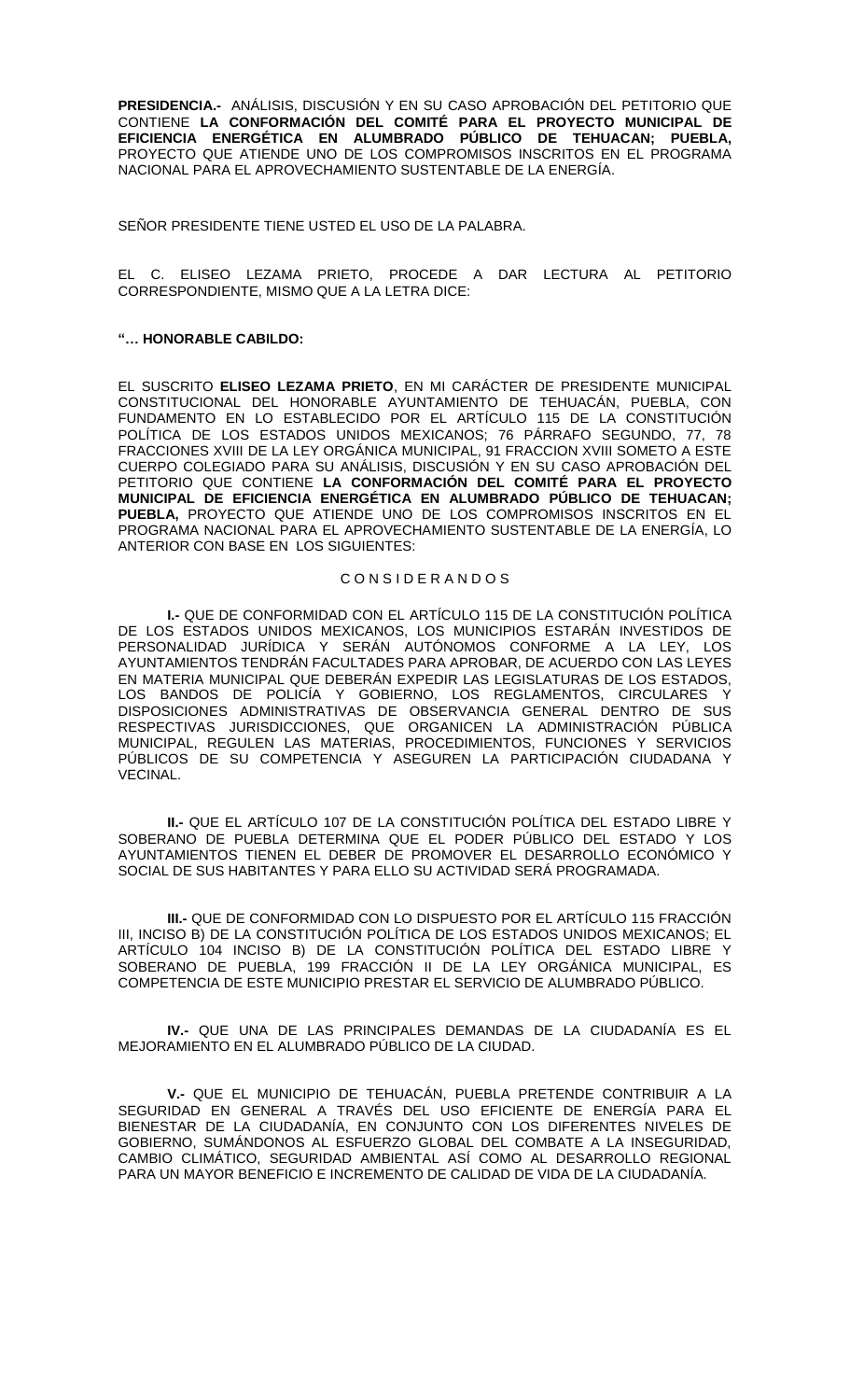**VI.- QUE EN SESIÓN EXTRAORDINARIA DE FECHA 30 DE AGOSTO DEL AÑO EN CURSO, SE ACORDÓ POR MAYORÍA DE 13 VOTOS A FAVOR, LA AUTORIZACIÓN PARA QUE EL MUNICIPIO DE TEHUACAN PUEBLA CELEBRE EL CONTRATO DEL PROYECTO PARA PRESTACIÓN DE SERVICIOS, PARA EL PROYECTO MUNICIPAL DE EFICIENCIA ENERGÉTICA EN ALUMBRADO PÚBLICO, ASÍ MISMO SE AUTORIZÓ AL MUNICIPIO PARA QUE POR CONDUCTO DEL SUSCRITO, FIRME LOS ACUERDO, MANDATOS Y CUALQUIER OTRO DOCUMENTO ADMINISTRATIVO Y LEGAL, QUE PERMITA FACILITAR LOS MECANISMOS Y PROCESOS PARA CUMPLIR CON LAS OBLIGACIONES DEL MUNICIPIO EN TÉRMINOS DEL CONTRATO DE PROYECTO PARA PRESTACIÓN DE SERVICIOS QUE SE AUTORIZA, ASÍ COMO PARA LLEVAR A CABO CUALQUIER OTRO TRAMITE QUE SE REQUIERA CON MOTIVO DE LA CELEBRACIÓN DEL CONTRATO DE PROYECTO PARA PRESTACIÓN DE SERVICIOS.**

VII.- QUE CON FECHA 30 DE AGOSTO DEL AÑO EN CURSO FUE ENVIADO AL GOBIERNO DEL ESTADO, MEDIANTE OFICIO NO. 1998/03/2013, EL PROYECTO DE DECRETO PARA LA AUTORIZACIÓN DEL HONORABLE CONGRESO DEL ESTADO, DICHA AUTORIZACIÓN POR ESE HONORABLE ÓRGANO LEGISLATIVO FUE PUBLICADO EN EL PERIÓDICO OFICIAL DEL ESTADO DE PUEBLA EL DÍA 13 DE SEPTIEMBRE DEL 2013.

EN RAZÓN DE LO ANTERIOR, ES NECESARIO CONFORMAR EL COMITÉ PARA EL PROYECTO MUNICIPAL DE EFICIENCIA ENERGÉTICA EN ALUMBRADO PÚBLICO DEL MUNICIPIO DE TEHUACAN, MISMO QUE DEBERÁ CONSIDERAR, A UN PRESIDENTE, UN SECRETARIO Y UN VOCAL, ASÍ COMO NOMBRAR AL ADMINISTRADOR DEL PROYECTO.

POR LO ANTERIORMENTE EXPUESTO Y FUNDADO EN TODOS Y CADA UNO DE LOS CONSIDERANDOS QUE ANTECEDEN, Y EN USO DE LAS FACULTADES CONFERIDAS PROPONGO EL SIGUIENTE:

## **P E T I T O R I O:**

**PRIMERO.-** SE APRUEBE EL NOMBRAMIENTO **COMO ADMINISTRADOR DEL PROYECTO MUNICIPAL DE EFICIENCIA ENERGÉTICA EN ALUMBRADO PÚBLICO DE TEHUACÁN, PUEBLA**. AL C. SERGIO MARTÍNEZ GÁLVEZ, SECRETARIO DE SERVICIOS PÚBLICOS MUNICIPALES.

**SEGUNDO.-** SE APRUEBE LA INTEGRACIÓN DEL COMITÉ DE PROYECTO MUNICIPAL DE EFICIENCIA ENERGÉTICA EN ALUMBRADO PÚBLICO DE TEHUACÁN, PUEBLA, DE LA SIGUIENTE MANERA:

COMO **PRESIDENTE DEL COMITÉ** AL C. JOSÉ ORLANDO CUALLO CINTA; SECRETARIO DEL AYUNTAMIENTO.

COMO **SECRETARIO DEL COMITÉ** AL C. JOSÉ PAUL NORBERTO SANCHEZ ROMERO; TESORERO MUNICIPAL.

COMO **VOCAL DEL COMITÉ** AL C. JESUS ARRIAGA ARRIAGA, DIRECTOR DE OBRAS PÚBLICAS DEL MUNICIPIO.- **ATENTAMENTE.- "SUFRAGIO EFECTIVO, NO REELECCIÓN".- TEHUACAN, PUEBLA, A 24 DE SEPTIEMBRE DEL 2013.- PRESIDENTE MUNICIPAL CONSTITUCIONAL.- C. ELISEO LEZAMA PRIETO.- FIRMA ILEGIBLE".**

SEÑOR PRESIDENTE MUNICIPAL, REGIDORES Y SINDICO MUNICIPAL, EN VOTACIÓN SE LES CONSULTA SI SE APRUEBA LA PROPUESTA PRESENTADA EN CUESTIÓN, LOS QUE ESTÉN POR LA AFIRMATIVA SÍRVANSE MANIFESTARLO LEVANTANDO LA MANO.

HABIÉNDOSE ANALIZADO AMPLIAMENTE EL CONTENIDO DEL PETITORIO DE REFERENCIA, POR MAYORÍA CON 11 VOTOS A FAVOR, POR PARTE DE LOS INTEGRANTES DEL HONORABLE CABILDO, SE DETERMINA EL SIGUIENTE: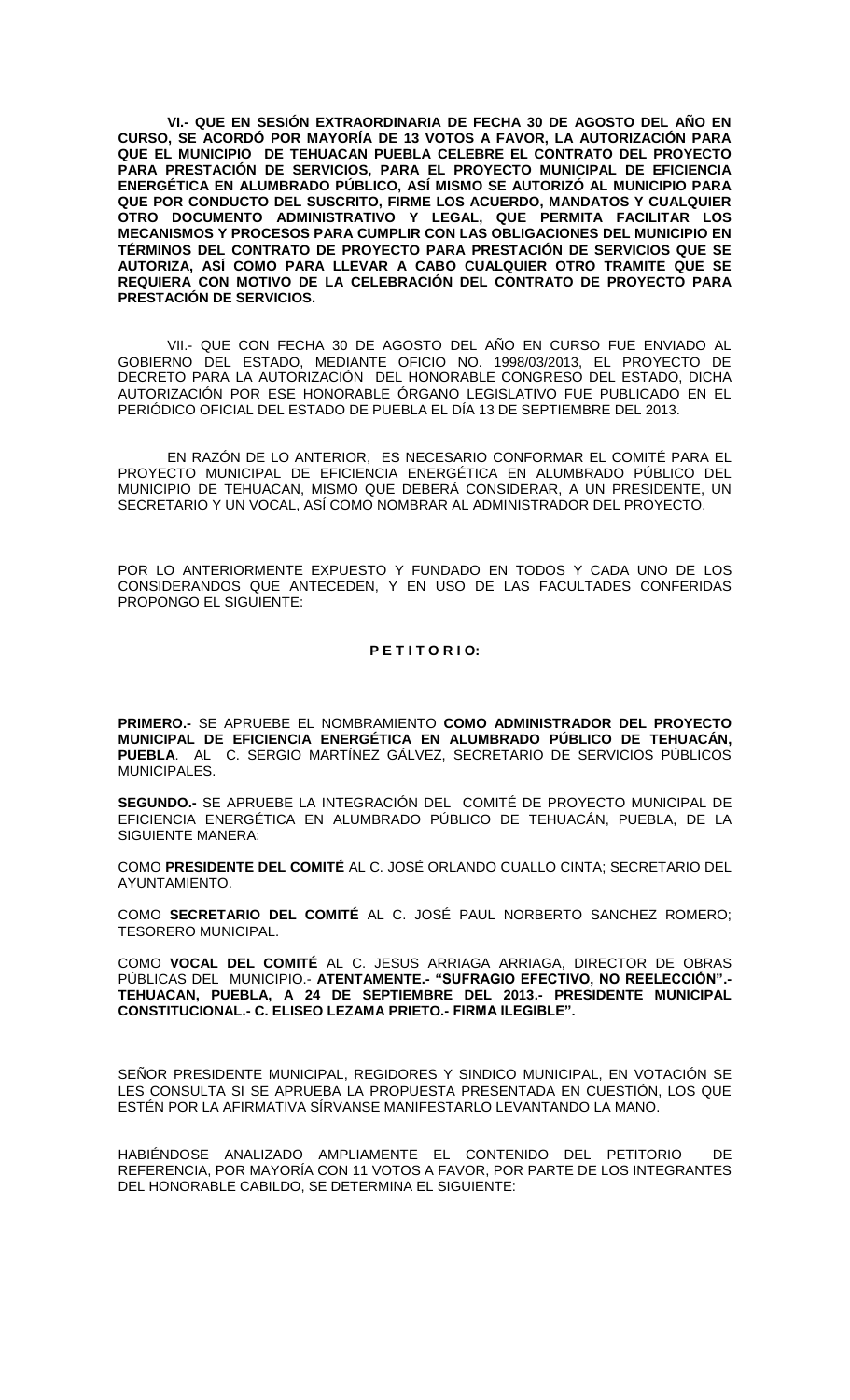## **A C U E R D O**

**PRIMERO.-** SE APRUEBA EL NOMBRAMIENTO **COMO ADMINISTRADOR DEL PROYECTO MUNICIPAL DE EFICIENCIA ENERGÉTICA EN ALUMBRADO PÚBLICO DE TEHUACÁN, PUEBLA,** AL C. SERGIO MARTÍNEZ GÁLVEZ, SECRETARIO DE SERVICIOS PÚBLICOS MUNICIPALES.

**SEGUNDO.-** SE APRUEBA LA INTEGRACIÓN DEL COMITÉ DE PROYECTO MUNICIPAL DE EFICIENCIA ENERGÉTICA EN ALUMBRADO PÚBLICO DE TEHUACÁN, PUEBLA, DE LA SIGUIENTE MANERA:

COMO **PRESIDENTE DEL COMITÉ** AL C. JOSÉ ORLANDO CUALLO CINTA; SECRETARIO DEL AYUNTAMIENTO. COMO **SECRETARIO DEL COMITÉ** AL C. JOSÉ PAUL NORBERTO SANCHEZ ROMERO; TESORERO MUNICIPAL.

COMO **VOCAL DEL COMITÉ** AL C. JESUS ARRIAGA ARRIAGA, DIRECTOR DE OBRAS PÚBLICAS DEL MUNICIPIO.

LO ANTERIOR CON FUNDAMENTO EN LOS DISPOSITIVOS LEGALES INVOCADOS EN EL PETITORIO DE REFERENCIA.

NO HABIÉNDO ASUNTO QUE TRATAR SE DA POR TERMINADA LA PRESENTE SESIÓN DE CABILDO, SIENDO LAS NUEVE HORAS CON VEINTE MINUTOS DEL DÍA VEINTICINCO DE SEPTIEMBRE DEL AÑO DOS MIL TRECE, PROCEDIENDOSE A LEVANTAR LA PRESENTE ACTA QUE FIRMAN LOS QUE EN ELLA INTERVINIERON.- DOY FE.-----

### **SECRETARIO DEL H. AYUNTAMIENTO**

# **C. JOSÉ ORLANDO CUALLO CINTA.**

| <b>C. ELISEO LEZAMA PRIETO</b>             |                |
|--------------------------------------------|----------------|
| <b>C. HUGO RUBEN BOLAÑOS CABRERA</b>       |                |
| <b>C. GABRIELA BRINGAS DELGADO</b>         |                |
| <b>C. CARLOS ARENAS GUTIERREZ</b>          |                |
| <b>C. GRETA GARCIA SALAZAR</b>             | <b>AUSENTE</b> |
| <b>C. CLOTILDE EFREN JUVENCIO PASTRANA</b> |                |